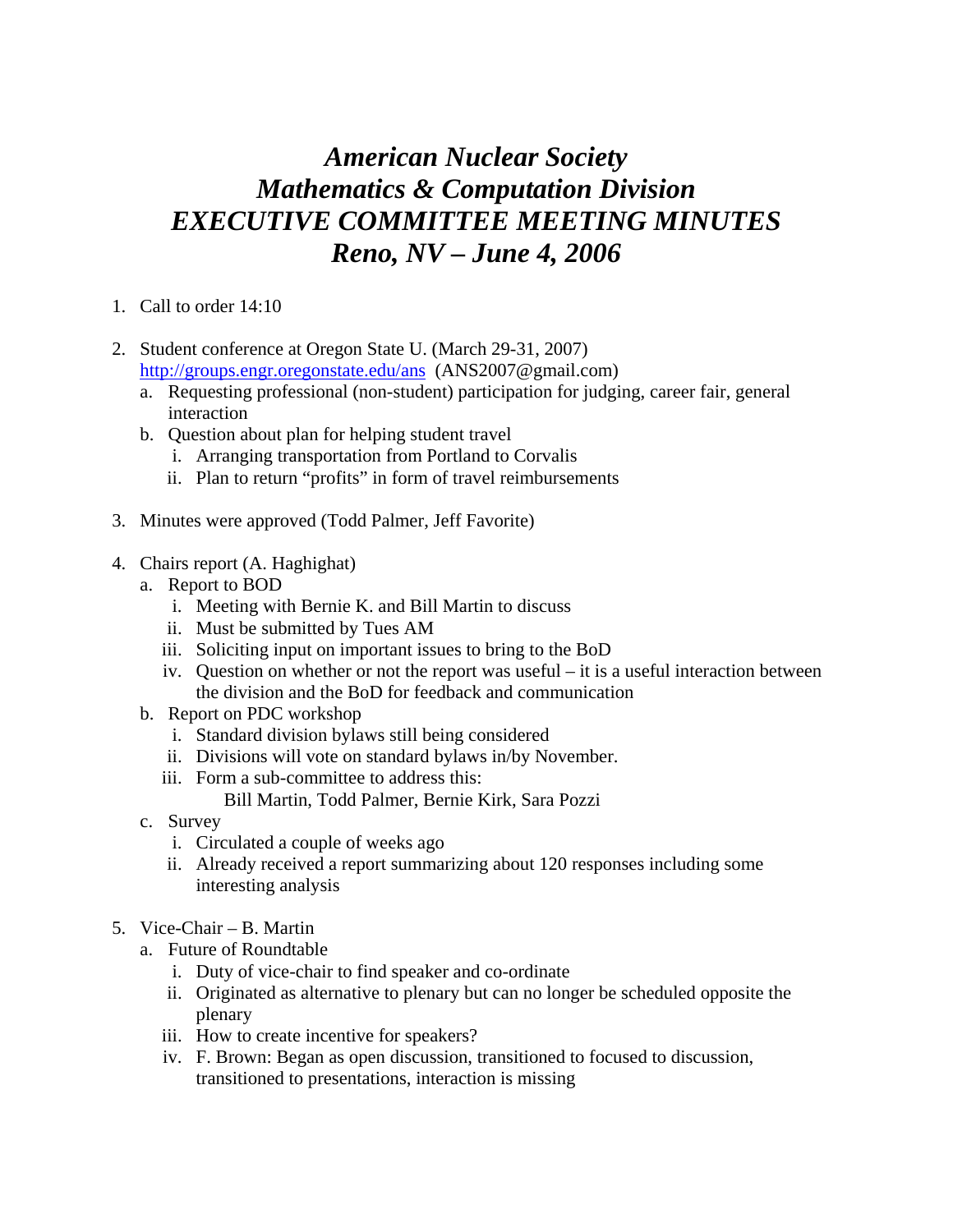- v. Program committee considering changing it to a special session, soliciting topics from membership instead of Vice-Chair
- vi. T. Sutton: "Open-mike" session
- vii. No change to policy for now
- 6. Past-Chair (B. Kirk)
	- a. Elections (see attachment A)
		- i. A lot of good candidates including many young members
		- ii. Results
			- 1. Tom Sutton, Vice-Chair/Chair-Elect
			- 2. Arzu Arpan, Secretary
			- 3. Treasurer, Scott McKinley
			- 4. Exec: Tom Brunner, Jean Ragusa, Sara Pozzi
	- b. Comp Med Physics (see attachment B)
		- i. Workshop held Oct. 25, 2005 @ ORNL; Next workshop @ U. Florida Oct 2007
		- ii. Three tech. sessions at RPSD topical (April 2006)
		- iii. One session at ANS 2006 Annual meeting, one session at ANS 2006 Winter meeting
		- iv. Benchmark activities underway
		- v. Website: cmpwg.ans.org
		- vi. Interest from AAPM: poster submitted there recognized as "Poster of Distinction"
- 7. Treasurer D. Peplow (see Attachment C)
	- a. Report highlights
		- i. Received more than expected from MonteCarlo meeting
		- ii. M&C topical money will appear in 2006
	- b. Request from PHYSOR2006 for sponsorship
		- i. Seems like a strange request and a precedent that we don't want to get into
		- ii. Tabled for A. Haghighat and B. Martin to talk to RPD/PHYSOR organizers
	- c. Student conference
		- i. \$1000 to ORST conference (R. Sanchez, J. Favorite)
	- d. Chair recognizes efforts and contribution of Doug Peplow in difficult task
- 8. Program T. Palmer
	- a. Reno 4 session
		- i. Paper review: 15 1 withdrawn, 2 revised (else rejected), 10 accepted with revisions, 2 accepted
	- b. ABQ (Nov 06) Special sessions
		- i. Inverse methods (J. Favorite)
		- ii. Transport for high energy density applications (J. Densmore?)
	- c. Boston (Jun  $07$ ) special sessions
		- i. Now is the time to create them for Boston
		- ii. Hainy Abdel-Khalik sensitivity…. Uncertainty…..
	- d. New Program Chair Dimitriy Anistratov
	- e. Chair recognizes efforts of outgoing Program Chair, T, Palmer
	- f. M&C/SNA J. Vujic
		- i. http://mc-sna07.nuc.berkeley.edu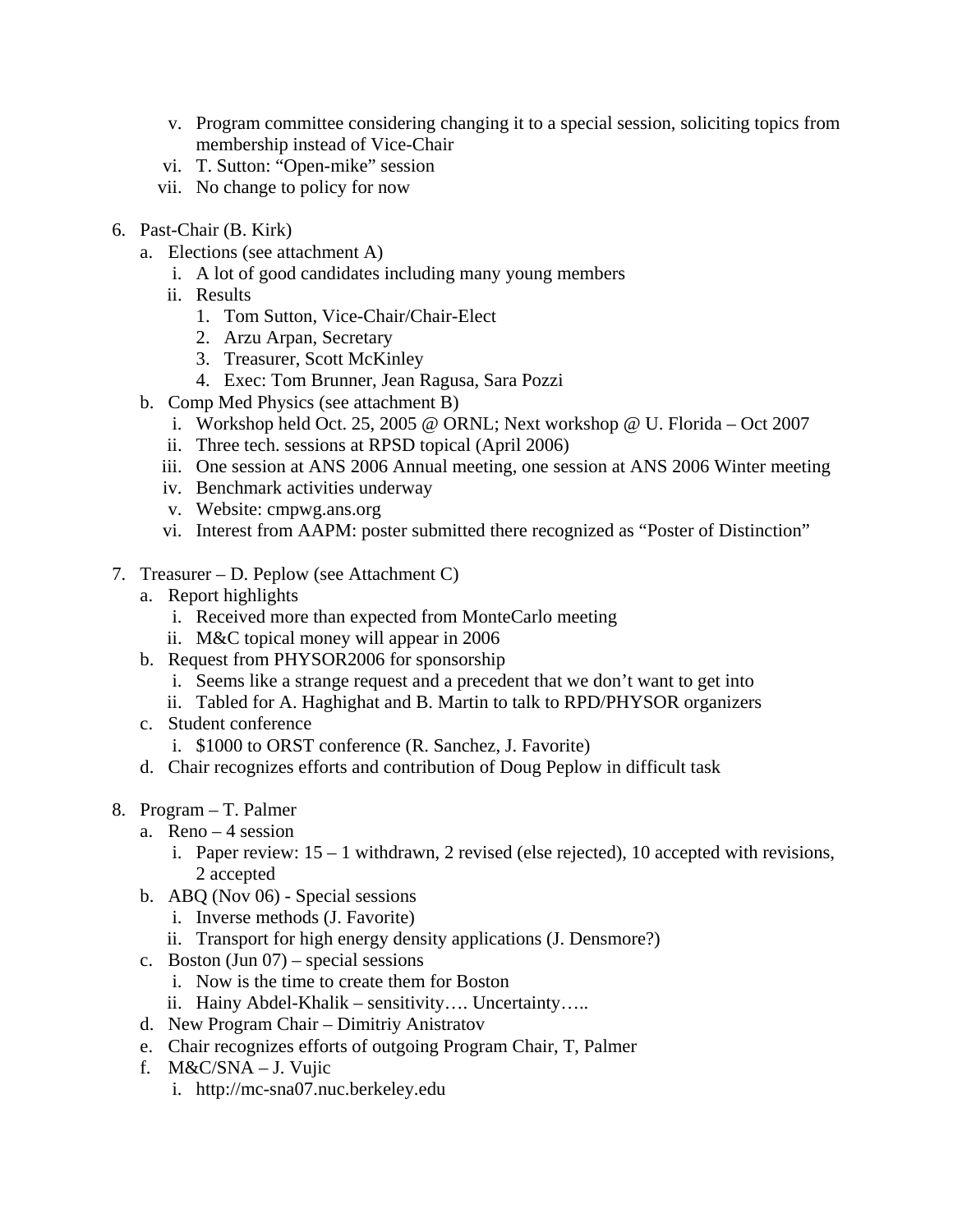- ii. 8 topical themes
- iii. Contact J. Vujic with ideas for special sessions, or other volunteering to help
- iv. Sept 15 summary deadline submission
- v. Summaries reviewed but NOT papers
- vi. Lots of effort from UCB, Local Section (e.g. LLNL)
- g. Discussion of future meetings
	- i. 2009 M&C probably east cost US
		- 1. Proposals should be received prior to November meeting
		- 2. D. Anistratov should send RFP to local sections
	- ii. Note that 2010 will also have SNA and Monte Carlo, both in Japan
- 9. Students J. Favorite
	- a. 6 tickets for Pres reception being purchased (7 papers as one student is arriving later)
- 10. Honors & Awards P. Turinsky
	- a. Current restriction precluding nominations from Exec committee.
		- i. (T. Palmer, B. Martin) Motion to remove restrictions that prevent executive committee members from nominating people for MCD sponsored awards. Passed.
	- b. Proposal for terms and limits of MCD H&A committee (see Attachment D)
		- i. 6 appointed members, 3 year terms, 2 term limit
		- ii. Chair reappointed annually up to 6 years, must have served one year on MCD H&A committee prior to appointment
		- iii. Minimum of 3 members must be fellows.
		- iv. (P. Wilson, B. Kirk) Motion: Accept this proposal, with modification that Chair shall have a 2 year term with annual renewals thereafter, as practice and to be implemented in the rules when they are changed to accommodate the standard bylaws. Approved.
	- c. Chair recognizes the efforts of MCD H&A Chair, P. Turinsky, for his long-time effort.
- 11. Membership M. Feltus
	- a. See attachment E
		- i. Membership increasing
	- b. National membership plan
		- i. How to increase graduating student retention?
			- 1. Participation at meetings industry support of meetings value for industry at meetings
		- ii. How do we increase student involvement?
- 12. Board Liaison/President-Elect H. McFarlane
	- a. Discussion of adding value to meetings
		- i. Co-locating with short courses, INPO programs, etc…
- 13. Standards A. Smetana
	- a. See newsletter for report
	- b. ANSI recently (april 06) approved 10.5, to be published (Jun/July)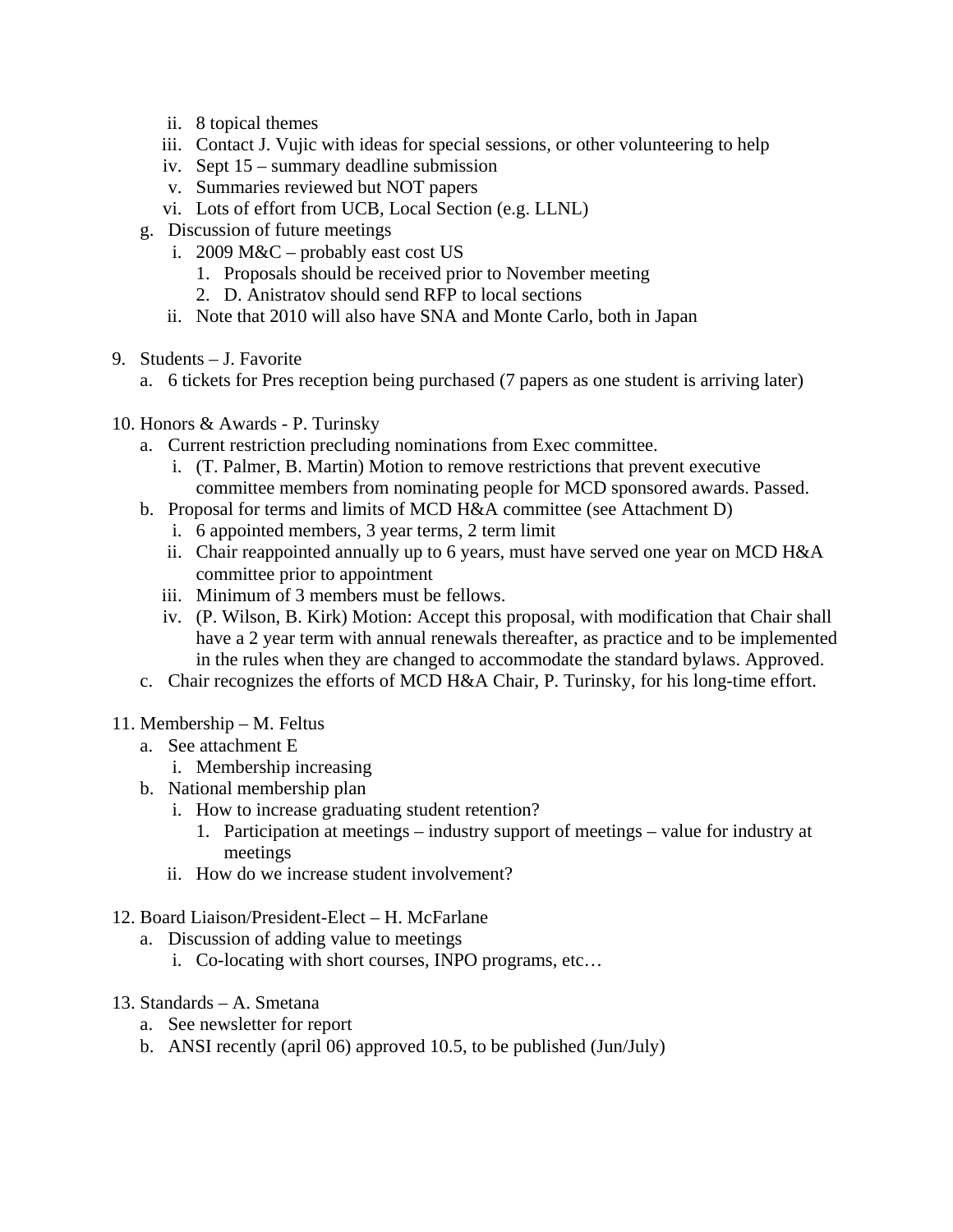#### 14. Benchmark – B. Ganapol

- a. Discussion of purpose of JBC
	- i. Will solicit, support and approve new benchmarks
	- ii. Will NOT review benchmarks of other organizations to pass judgement
	- iii. Will act as clearinghouse for "all" benchmark info (without judgement)
- b. Benchmarks being pursued
	- i. Yousry Azmy has 3-D benchmark at NEA
	- ii. Ganapol has semi-analytic benchmark w/ NEA
	- iii. Mossteller benchmark on Doppler
	- iv. B. Kirk facilitating comp. med. Physics benchmarks
	- v. Others
- 15. Web T. Palmer
	- a. Todd reminded us that the web site exists and that it is a great pleasure to comment upon it every meeting.
	- b. Some suggestions were made for updates/links.
- 16. Congratulations to Imre Pazjit elected fellow this meeting.
- 17. The committee recognizes A. Haghighat for his leadership.
- 18. Meeting adjourned at 16:10.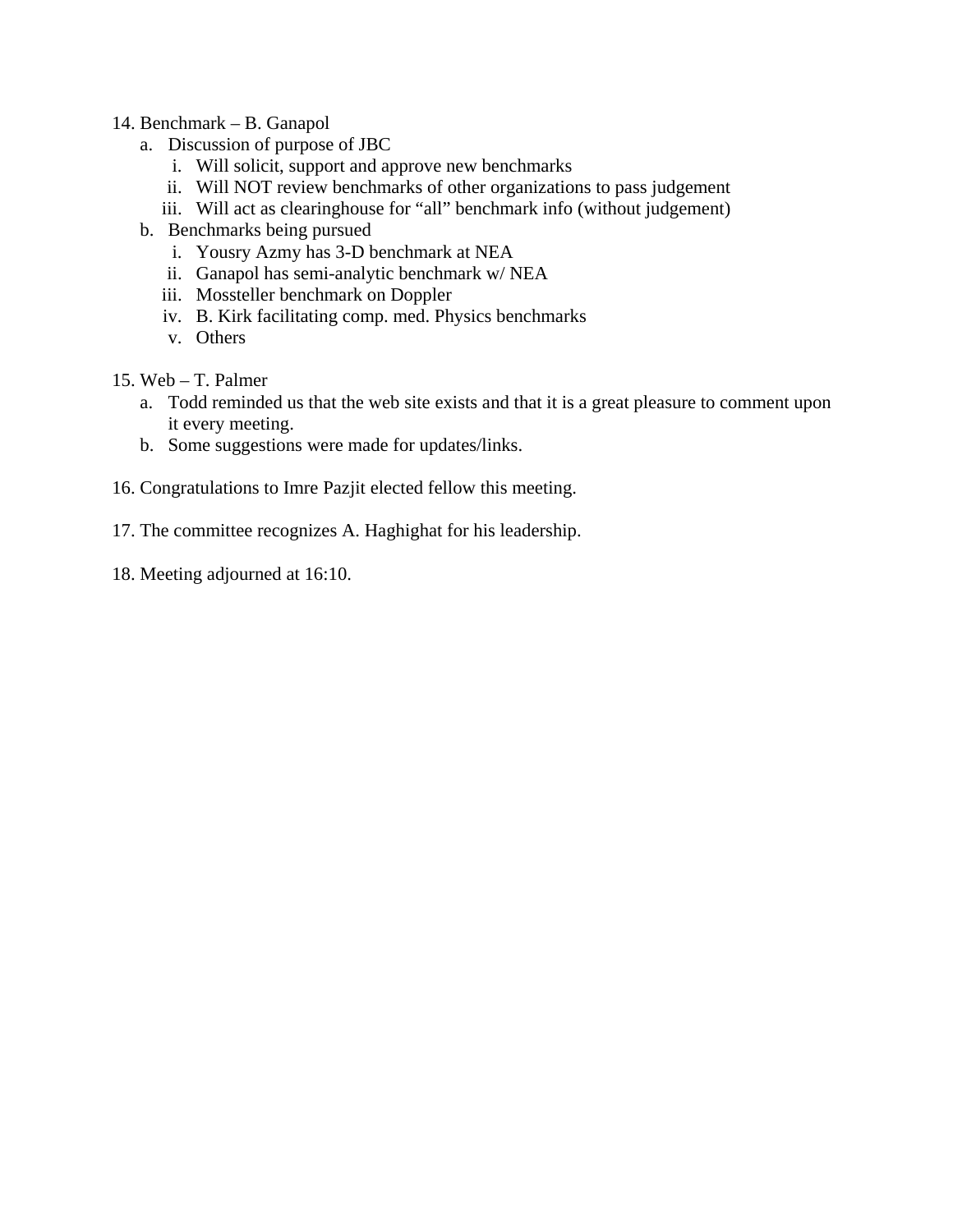# **Attendee List**

| <b>Attendee</b>       |                   | <b>Affiliation</b>  | <b>Email address</b>                                            |
|-----------------------|-------------------|---------------------|-----------------------------------------------------------------|
| Wilson                | Paul              | <b>UW-Madison</b>   | wilsonp@engr.wisc.edu                                           |
| Martin                | Bill              | U. Michigan         | wrm@umich.edu                                                   |
| Sutton                | Tom               | <b>KAPL</b>         | sutton@kapl.gov                                                 |
| Smetana               | Andy              | <b>SRNL</b>         | Andy.Smetana@srnl.doe.gov                                       |
| Turinsky              | Paul              | <b>NCSU</b>         | turinsky@ncsu.edu                                               |
| Favorite              | Jeff              | LANL                | fave@lanl.gov                                                   |
| Ragusa                | Jean              | Texas A&M           | ragusa@ne.tamu.edu                                              |
| <b>Kirk</b>           | <b>Bernadette</b> | <b>ORNL</b>         | kirkbl@ornl.gov                                                 |
| Peplow                | Douglas           | <b>ORNL</b>         | peplowde@ornl.gov                                               |
| De Oliviera           | Cassiano          | lGA Tech            | c.oliveira@gatech.edu                                           |
| <b>Brown</b>          | Forrest           | LANL                | fbrown@lanl.gov                                                 |
| Palmer                | Todd              | <b>Oregon State</b> | parmerts@ne.orst.edu                                            |
| Haghighat             | Alirez            | U. Florida          | haghighat@ufl.edu                                               |
| Anistratov            | <b>Dimitriy</b>   | <b>NCSU</b>         | anistratov@ncsu.edu                                             |
| Ganapol               | <b>Barry</b>      | U. Arizona          | ganapol@cowboy.ame.arizona.edu                                  |
| Sanchez               | Richard           | CAE                 | richard.sanchez@cae.fr (akapit.richard@free.fr)                 |
| Feltus                | Madeline          | <b>USDOE</b>        | madeline.feltus@nuclear.energy.gov                              |
| Rahnema               | Farzad            | <b>GA Tech</b>      | farzad.rahnema@me.gatech.edu                                    |
| Pozzi                 | Sara              | <b>ORNL</b>         | pozzisa@ornl.gov                                                |
| Sartori               | Enrico            | <b>NEA</b>          | sartori@nea.fr                                                  |
| Slaybaugh             | Rachel            | PSU/U. Wisconsin    | r.slaybaugh@gmail.com                                           |
| M <sup>c</sup> Kinley | Scott             | LLNL                | mckinley9@llnl.gov                                              |
| <b>Brunner</b>        | Thomas            | <b>SNL</b>          | tabrunn@sandia.gov                                              |
| Prinja                | Anil              | U. New Mexico       | prinja@unm.edu                                                  |
| Arpan                 | Arzu              | Westinghouse        | alpanfa@westinghouse.com                                        |
| Vujic                 | Jasmina           | <b>UC-Berkeley</b>  | vujic@nuc.berkeley.edu                                          |
| <b>Hulse</b>          | Paul              |                     | British Nuclear Group <b>paul.hulse@britishnucleargroup.com</b> |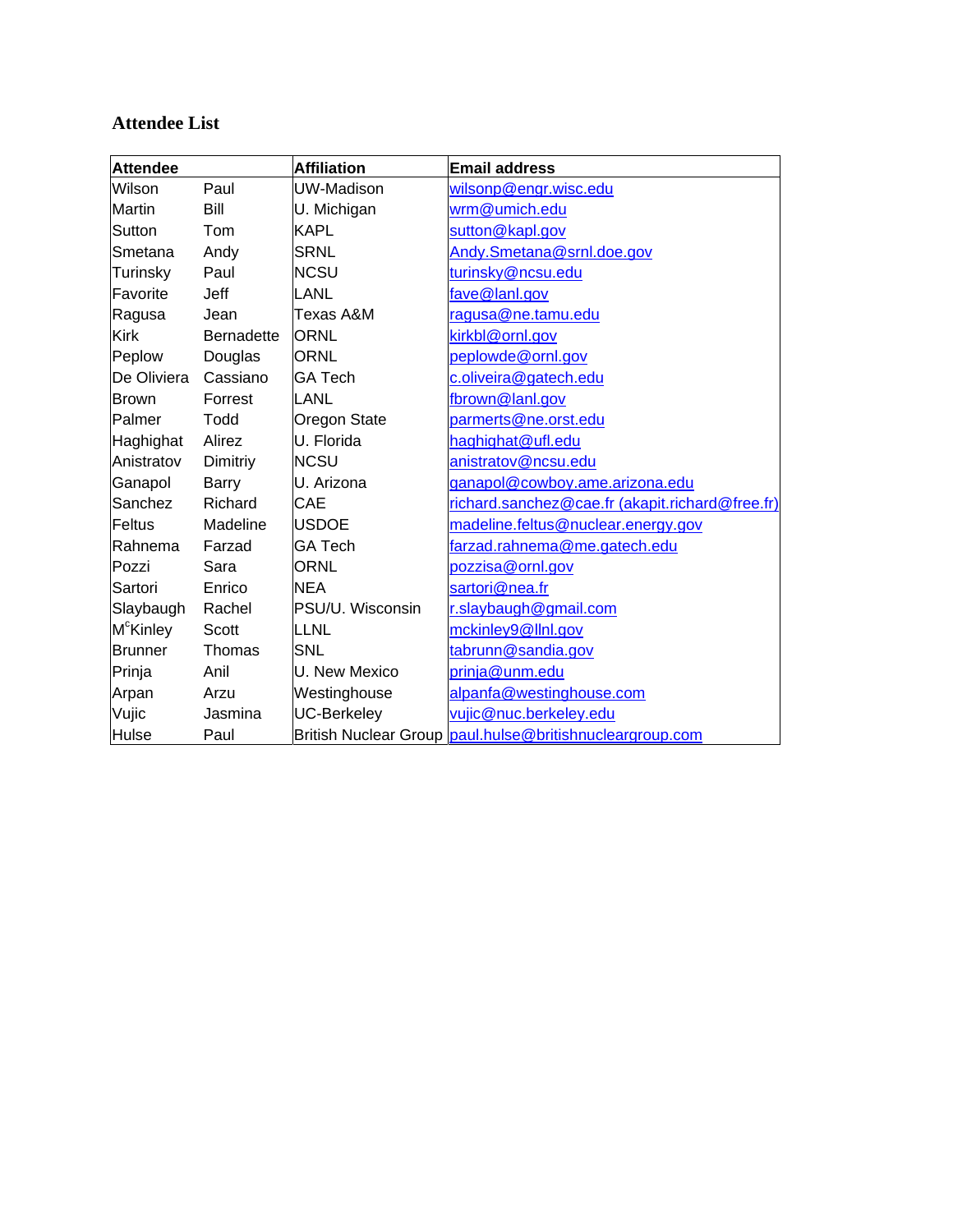# **Report of the Computational Medical Physics Working Group ANS Annual Meeting June 4-8, 2006**

# **I. Workshop October 26, 2005**

The Proceedings are available on CD. Requests should be sent to riceaf@ornl.gov. "Proceedings of the Computational Medical Physics Working Group: CMPWG I, ORNL/TM-2006/7".

Workshop II will be held in October 2007 at the University of Florida. Ali Haghighat will host.

# **II. Technical Sessions at ANS meetings, including topicals.**

# **Radiation Protection and Shielding Division's Topical in Carlsbad, April 2-6, 2006**

| Room 1                                                                     | Computational Medical Physics Working Group I - Chaired by Wayne Newhauser<br>Monday April 3, 2006                 |                                                                                                                                |  |  |  |
|----------------------------------------------------------------------------|--------------------------------------------------------------------------------------------------------------------|--------------------------------------------------------------------------------------------------------------------------------|--|--|--|
|                                                                            | 9:15 AM $\ X\$ . George Xu                                                                                         | <b>Invited Presentation - Computational Medical Physics:</b><br>What Roles Can Nuclear Engineers Play?                         |  |  |  |
| 10:00 AM                                                                   | Megan Satterfield, Dingkang Zhang,<br>Farzad Rahnema, Tim Fox                                                      | Extension of the Coarse Mesh Transport Method<br>(COMET) to Medical Physics                                                    |  |  |  |
|                                                                            | R. A. Lillie, D. E. Peplow, M. L.<br>10:30 AM Williams, B. L. Kirk, M. P. Langer, T.<br>L. Nichols, and Y. Y. Azmy | Photon Beam Transport in a Voxelized Human Phantom<br>Model: Discrete Ordinates vs Monte Carlo                                 |  |  |  |
|                                                                            | 11:00 AM J. D. Fontenot and W. D. Newhauser                                                                        | Dose per Monitor Unit Determination for Proton Therapy<br>Treatment Portals with and without the Range<br>Compensator          |  |  |  |
| Room 1                                                                     | Computational Medical Physics Working Group II - Chaired by Eduardo Farfan<br>Monday April 3, 2006                 |                                                                                                                                |  |  |  |
| 1:00 PM                                                                    | X. George Xu, Justin Hanlon, Matthew<br>Oakley                                                                     | A Feasibility Study to Fabricate a Lung Phantom from<br>Medical Images and Computer Aided Manufacturing                        |  |  |  |
| 1:30 PM                                                                    | Ahmad Al-Basheer, Monica Ghita,<br>Glenn Sjoden, and Benoit Dionne                                                 | Critical Discretization Issues in a 3-D Discrete Ordinates<br>Medical Physics Simulation Benchmarked with Monte<br>Carlo       |  |  |  |
| 2:00 PM                                                                    | Monica Ghita, Ahmad Al-Basheer,<br>Glenn Sjoden, Jim Baciak, Manuel<br>Arreola, and Carly Williams                 | Validation of DXS: A Diagnostic X-Ray Source<br>Generator for X-ray Transport Simulations                                      |  |  |  |
| 2:30 PM                                                                    | Robert L. Metzger and Kenneth A. Van<br>Riper                                                                      | Attenuation Coefficients for Layered Ceiling and Floor<br>Shields in PET/CT Clinics                                            |  |  |  |
| R.L. Moss, G.G. Daquino, G.<br>3:00 PM<br>Gambarini, S. Gay, A.V. Nievaart |                                                                                                                    | Dosimetry studies on an irradiation facility for the extra-<br>corporal treatment of liver cancer by BNCT at the HFR<br>Petten |  |  |  |
| 3:30 PM                                                                    | Kristien Smans, Hilde Bosmans, Mieke<br>Cannie, Steven Dymarkowski, Filip<br>Vanhavere                             | Creation of a voxel phantom                                                                                                    |  |  |  |
| Room 1                                                                     | Computational Medical Physics Working Group III - Chaired by Bernadette Kirk<br>Tuesday April 4, 2006              |                                                                                                                                |  |  |  |
| 1:00<br>PM                                                                 | Nicholas Koch. and Wayne Newhauser,                                                                                | Monte Carlo Simulations of an Ocular Nozzle to<br>Determine Dose Distributions and Output                                      |  |  |  |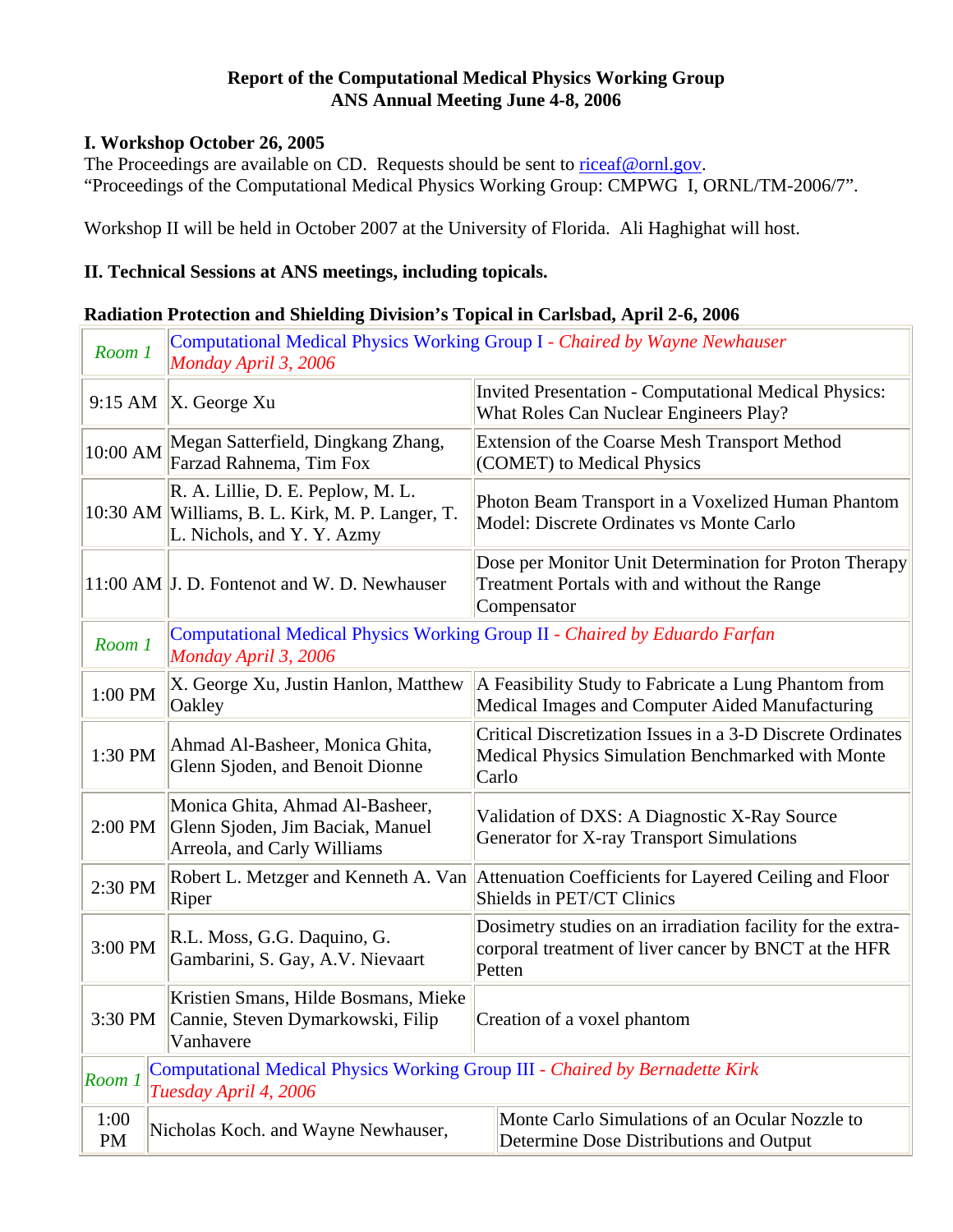| 1:30<br><b>PM</b> | Wayne Newhauser, Annelise Giebeler, Nick<br>Koch, Jonas Fontenot, Yuanshui Zheng, and<br><b>Bernadette Kirk</b> | Review of Monte Carlo Applications in Proton Cancer<br>Therapy                                                     |
|-------------------|-----------------------------------------------------------------------------------------------------------------|--------------------------------------------------------------------------------------------------------------------|
| 2:00<br><b>PM</b> | Wayne Newhauser, Jerimy Polf, Jonas<br>Fontenot, Yuanshui Zheng, Nick Koch, Uwe<br>Titt, and Radhe Mohan        | Monte Carlo Model of a Passively Scattered Proton<br>Therapy System                                                |
| 2:30<br><b>PM</b> | Yuanshui Zheng, Wayne Newhauser, Jonas<br>Fontenot, Nickolas Koch                                               | Development of a Code System to Automatically<br>Generate MCNPX Input Files for Proton Therapy<br>Simulations      |
| 3:00<br><b>PM</b> | Lara Struelens, Filip Vanhavere                                                                                 | Comparison of the Determination of Organ Doses<br>using the Rando Alderson Phantom and Monte Carlo<br>Calculations |
| 3:30<br><b>PM</b> | Lara Struelens, Filip Vanhavere, Hilde<br><b>Bosmans</b>                                                        | Calculation of Conversion Coefficients for the<br>Determination of Effective Dose in Vascular<br>Radiology.        |
|                   |                                                                                                                 |                                                                                                                    |

#### **2006 ANS Annual Meeting, Reno, Nevada Tuesday - June 6, 2006**

**Computational Medical Physics Benchmarks,** sponsored by MCD; cosponsored by RPSD and BMD, in collaboration with the Computational Medical Physics Working Group. *Session Organizer:* Bernadette Kirk *(ORNL)*  [Track 7]

Experimental Transport Benchmarks for Physical Dosimetry to Support Development of Fast-Neutron Therapy with Neutron Capture Augmentation, David W. Nigg, John Hartwell, James R. Venhuizen, Charles Wemple *(INL)*, Ruedi Risler, George E. Laramore *(Univ of Washington)*, Wolfgang Sauerwein, Gerhard Hudepohl *(Univ of Essen)*, Arlene J. Lennox *(NIU Inst for Neutron Therapy, FNAL)* 

Isodose Mapping Using Coincidence Measurement of Annihilation Photons, Amol Patil *(Univ of Missouri-Rolla)*, Dramane Konate *(Univ of Cincinnati)*, Thomas Goter, Shoaib Usman *(Univ of Missouri-Rolla)* 

Work Environment Dose Rates Assessment at a PET/CT Imaging Center, Yung-Chang Lai, Yu-Wen Chen, Ying-Fong Huang *(Kaohsiung Medical Univ)* 

Determination of Optimum Source Position in Radiotherapy Inverse Planning Using MCNP-4C, Fouad Abolaban *(King Abdulaziz Univ)*

# **2006 ANS Winter Meeting –Nov 12 - Nov 16, Albuquerque, NM Special Session 100-word Summary**

Session Title: Deterministic Methods in Health-Related Applications Summary:

Monte Carlo (MC) applications abound in literature and many sessions at ANS meetings have been devoted to MC applications. The focus of this session is deterministic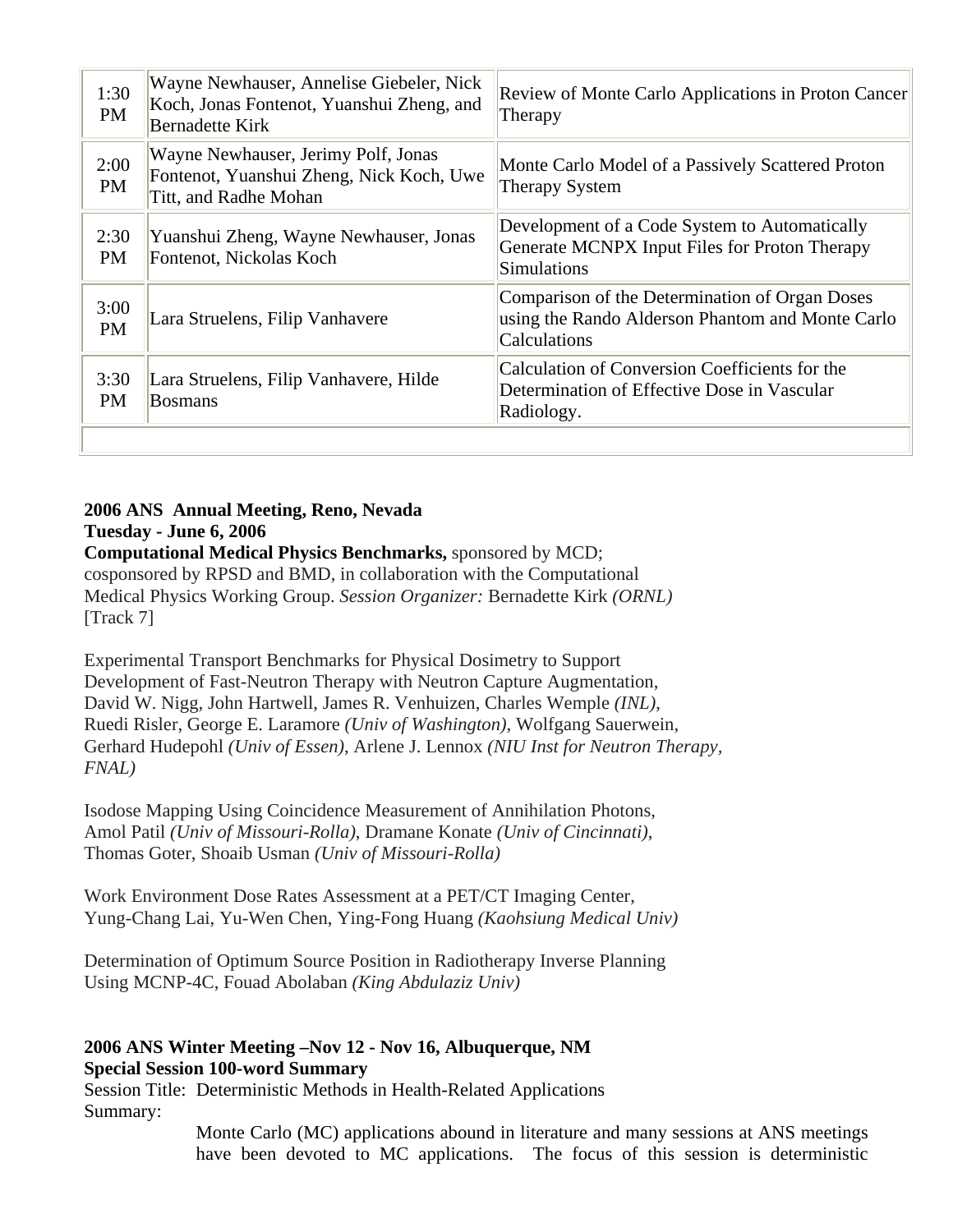methods. Coverage will include new or improved algorithms and software in medical and health physics. Of particular interest will be models in radiation therapy.

Sponsored by: Computational Medical Physics Working Group (CMPWG) Biology and Medicine (BMD) Mathematics and Computations (MCD)

Session Organizer: (include address and phone number) Bernadette L. Kirk Nuclear Science and Technology Division Oak Ridge National Laboratory P. O. Box 2008 Oak Ridge, TN 37831-6171 Phone: 865-574-6176 Fax: 865-241-4046

Session Chairman: (include address and phone number) David Nigg

Session Type: Panel Session Invited Papers Only  $X$  Invited and Contributed Papers Contributed Papers Only

## **M&C + SNA 2007, April 15-19, 2007, Monterey California Call For Papers**

#### **III. Benchmarks**

A proton therapy benchmark, submitted by Wayne Newhauser, is posted on the website. http://cmpwg.ans.org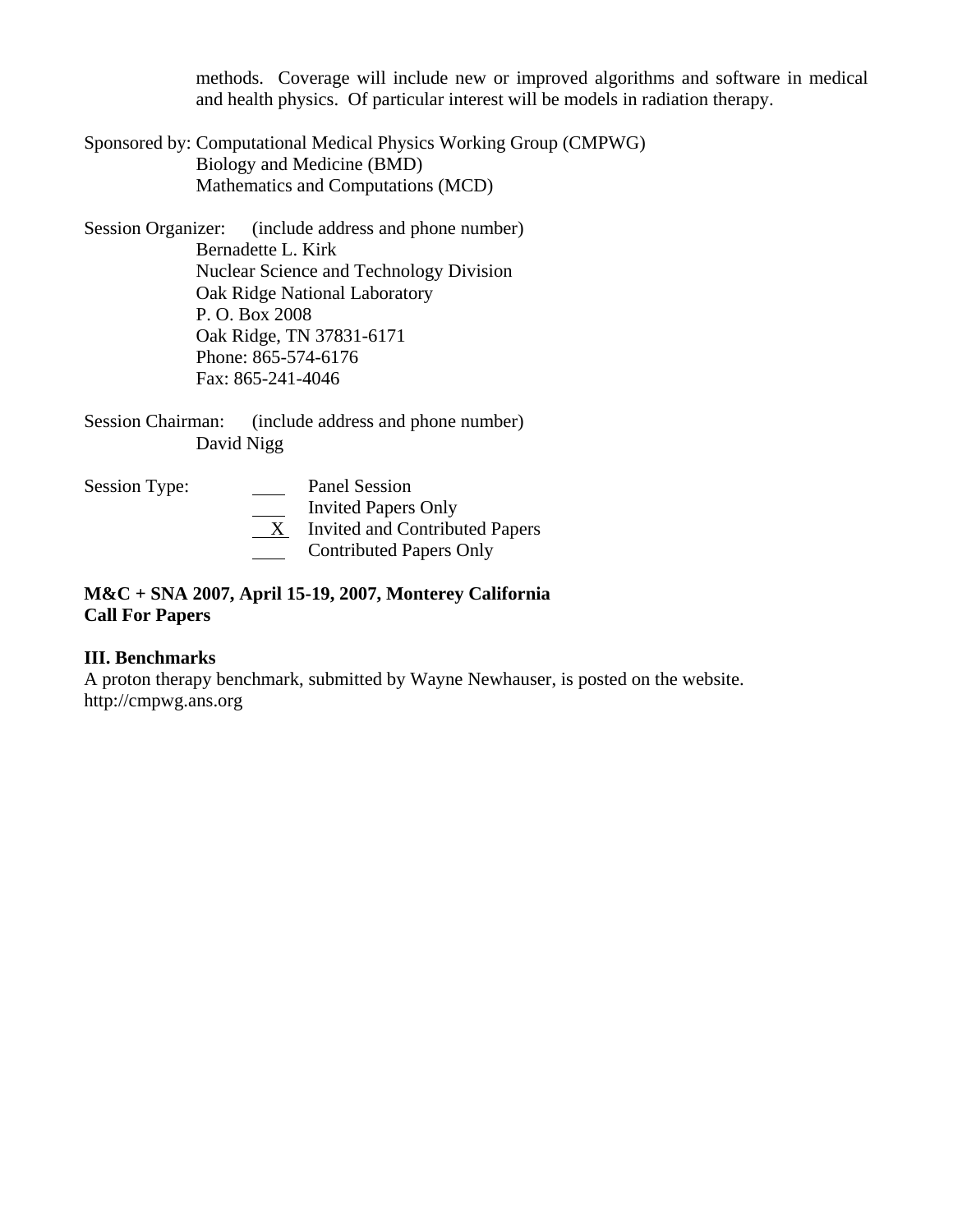#### EXECUTIVE COMMITTEE TREASURER REPORT MATHEMATICS AND COMPUTATION DIVISION **Fig. 1000** SUNE 4, 2006 AMERICAN NUCLEAR SOCIETY

|                                            | Approved<br><b>Nov 2004</b> | 2005<br>(final) | Details                                                                                                      |                                                                                                          |  |
|--------------------------------------------|-----------------------------|-----------------|--------------------------------------------------------------------------------------------------------------|----------------------------------------------------------------------------------------------------------|--|
| <b>Income</b><br>Carry Forward, Prior Year | 15,337                      | 17,991          | 15,337<br>2,654                                                                                              | Calendar 2004 Carry Forward<br>Physor 2004-Apr 2004 Chicago                                              |  |
| Member Allocation                          | 900                         | 942             | 942                                                                                                          | <b>Member Allocation</b>                                                                                 |  |
| Division Income                            | $\theta$                    | 4,061           | 2005 National Mtg Participation<br>570<br>Chattanooga (Apr 2005)<br>3,491<br>Avignon (Sept 2005)<br>$\theta$ |                                                                                                          |  |
| <b>Total Budget Funds</b>                  | 16,237                      | 22,994          |                                                                                                              |                                                                                                          |  |
| <b>Expenses</b><br><b>Newsletters</b>      | $\theta$                    | $\theta$        | $\theta$                                                                                                     | <b>Newsletters</b>                                                                                       |  |
| Awards, Plaques                            | 1,000                       | 1,521           | 1,000<br>500<br>21                                                                                           | Pomraning Memorial<br>Distinguished Service<br>Frames                                                    |  |
| <b>National Meeting Costs</b>              | 1,300                       | 585             | 520<br>65                                                                                                    | June San Diego, tickets<br>Nov Washington, tickets                                                       |  |
| Division Officer Expense                   | $\mathbf{0}$                | $\overline{0}$  | $\boldsymbol{0}$                                                                                             | Division Officer Expense                                                                                 |  |
| <b>Student Support</b>                     | 5,000                       | 3,000           | 2,000<br>500<br>$\mathbf{0}$<br>500                                                                          | April Ohio State Stud. Conf.<br>June San Diego, travel<br>Sept Avignon, travel<br>Nov Washington, travel |  |
| Scholarship/Need Funding                   | 1,000                       | 1,000           | 1,000                                                                                                        | Robert A. Dannels Scholarship                                                                            |  |
| Other Expenses                             | $\theta$                    | 2,500           | 2,500                                                                                                        | Landis Challenge                                                                                         |  |
| <b>Total Expenses</b>                      | 8,300                       | 8,606           |                                                                                                              |                                                                                                          |  |
| <b>Carry Over, Year End</b>                | 7,937                       | 14,388          |                                                                                                              |                                                                                                          |  |

#### Calendar Year 2005 – Final Financial Statement

Major differences between the approved budget and the final statement for 2005 include:

- 1. Income from the April 2004 PHYSOR meeting came at the end of 2004, increasing the carry over.
- 2. MCD received \$570 for national meeting participation.
- 3. MCD received \$3491 from the Monte Carlo 2005 Meeting (April, Chattanooga).
- 4. ANS only deducted \$65 for eight tickets to the Washington Presidential Reception. They do not wish to correct the error.
- 5. Student support for the Avignon meeting (\$2000) was not sent it will instead be deducted from the money that the conference has sent the MCD (January 2006).
- 6. Donation of \$2500 to the Landis Challenge made in October 2005.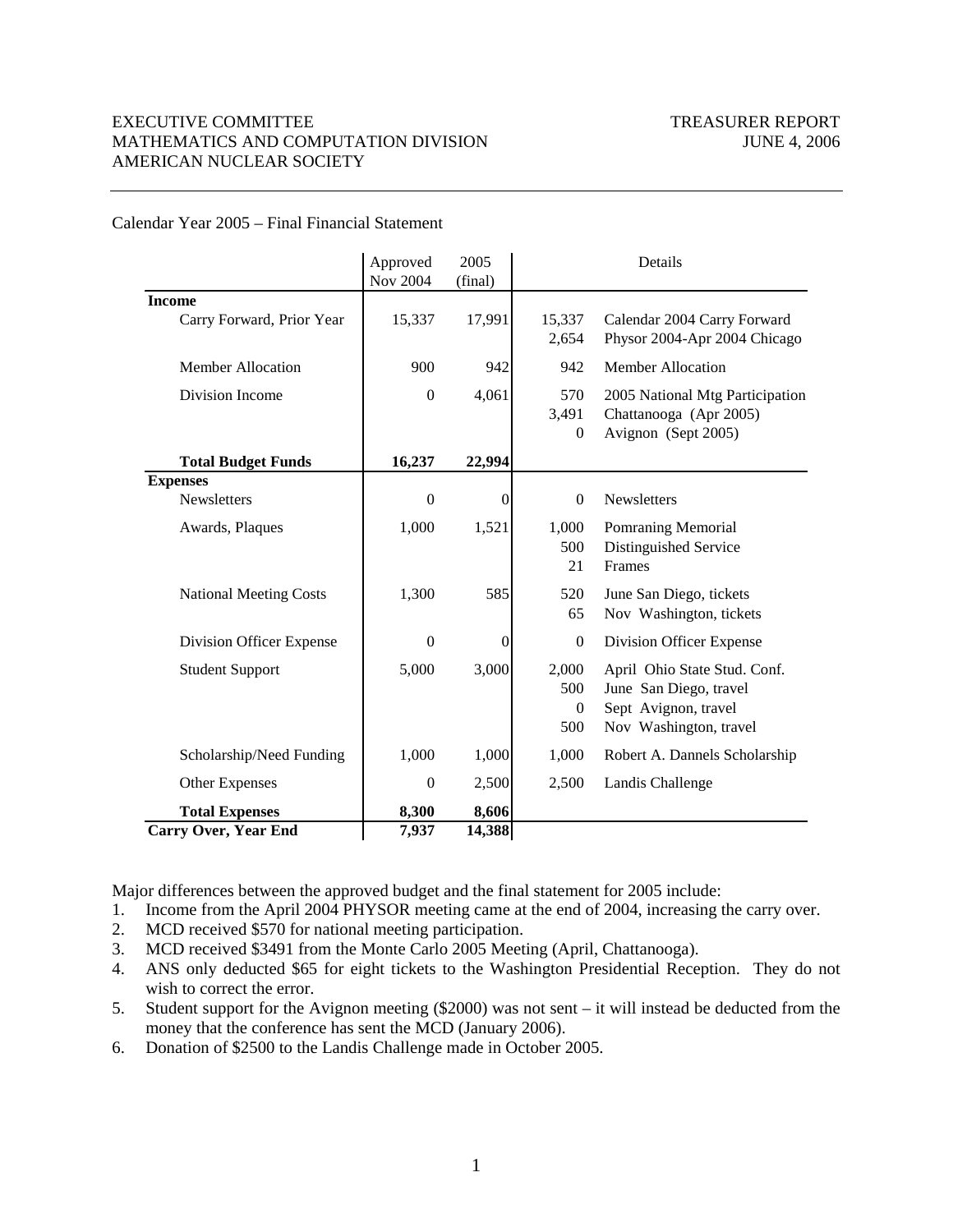Estimate for Calendar Year 2006

The budget for calendar year 2006 was approved by the executive committee at the November 13, 2005 Winter Meeting in Washington and sent to ANS Headquarters. The current estimate for 2006:

|                               | Approved<br>Nov 2005 | 2006<br>(estimate) | Details                                                                           |
|-------------------------------|----------------------|--------------------|-----------------------------------------------------------------------------------|
| <b>Income</b>                 |                      |                    |                                                                                   |
| Carry Forward, Prior Year     | 12,372               | 14,388             | 14,388 F Calendar 2005 Carry Forward                                              |
| <b>Member Allocation</b>      | 900                  | 1,000              | 1,000 F Member Allocation                                                         |
| Division Income               | $\overline{0}$       | 7,500              | 500 E 2006 National Mtg Participation<br>7,000 F Avignon (Sept 2005) less Stu Sup |
|                               |                      |                    | 0 E Vancouver PHYSOR (Sept 2006)                                                  |
| <b>Total Budget Funds</b>     | 13,272               | 22,888             |                                                                                   |
| <b>Expenses</b>               |                      |                    |                                                                                   |
| <b>Newsletters</b>            | $\overline{0}$       | $\theta$           | Newsletters by email only<br>$\mathbf{0}$                                         |
| Awards, Plaques               | $\overline{0}$       | 0                  | No Awards in 2006<br>$\Omega$                                                     |
| <b>National Meeting Costs</b> | 1,300                | 1,040              | 390 P June Reno, tickets                                                          |
|                               |                      |                    | 650 E Nov Albuquerque, tickets                                                    |
| Division Officer Expense      | $\theta$             | $\theta$           | $\boldsymbol{0}$<br>Division Officer Expense                                      |
| <b>Student Support</b>        | 2,500                | 2,500              | 1,000 ? April RPI Stud. Conf.                                                     |
|                               |                      |                    | 500 P June Reno, travel                                                           |
|                               |                      |                    | 500 E Sept PHYSOR, Vancouver, BC                                                  |
|                               |                      |                    | 500 E Nov Albuquerque, travel                                                     |
| Scholarship/Need Funding      | $\boldsymbol{0}$     | 7,000              | 7,000 F Robert A. Dannels Scholarship                                             |
| Other Expenses                | $\mathbf{0}$         | $\theta$           | $\mathbf{0}$<br>Landis Challenge                                                  |
| <b>Total Expenses</b>         | 3,800                | 10,540             |                                                                                   |
| <b>Carry Over, Year End</b>   | 9,472                | 12,348             |                                                                                   |

- F Final considered final by ANS Headquarters
- P Pending still pending with ANS Headquarters

E Estimate estimates for the rest of the year

Income for the year will come from the ANS member allocation, national meeting participation and the Avignon Meeting. Avignon money has already been redirected to the Robert A. Dannels Scholarship fund to avoid ANS taxes. The MCD should receive money from the PHYSOR meeting in September 2006 but it probably will not appear until the 2007 calendar year.

ANS did not send a request for the \$1000 of student support for the April RPI Student Conference.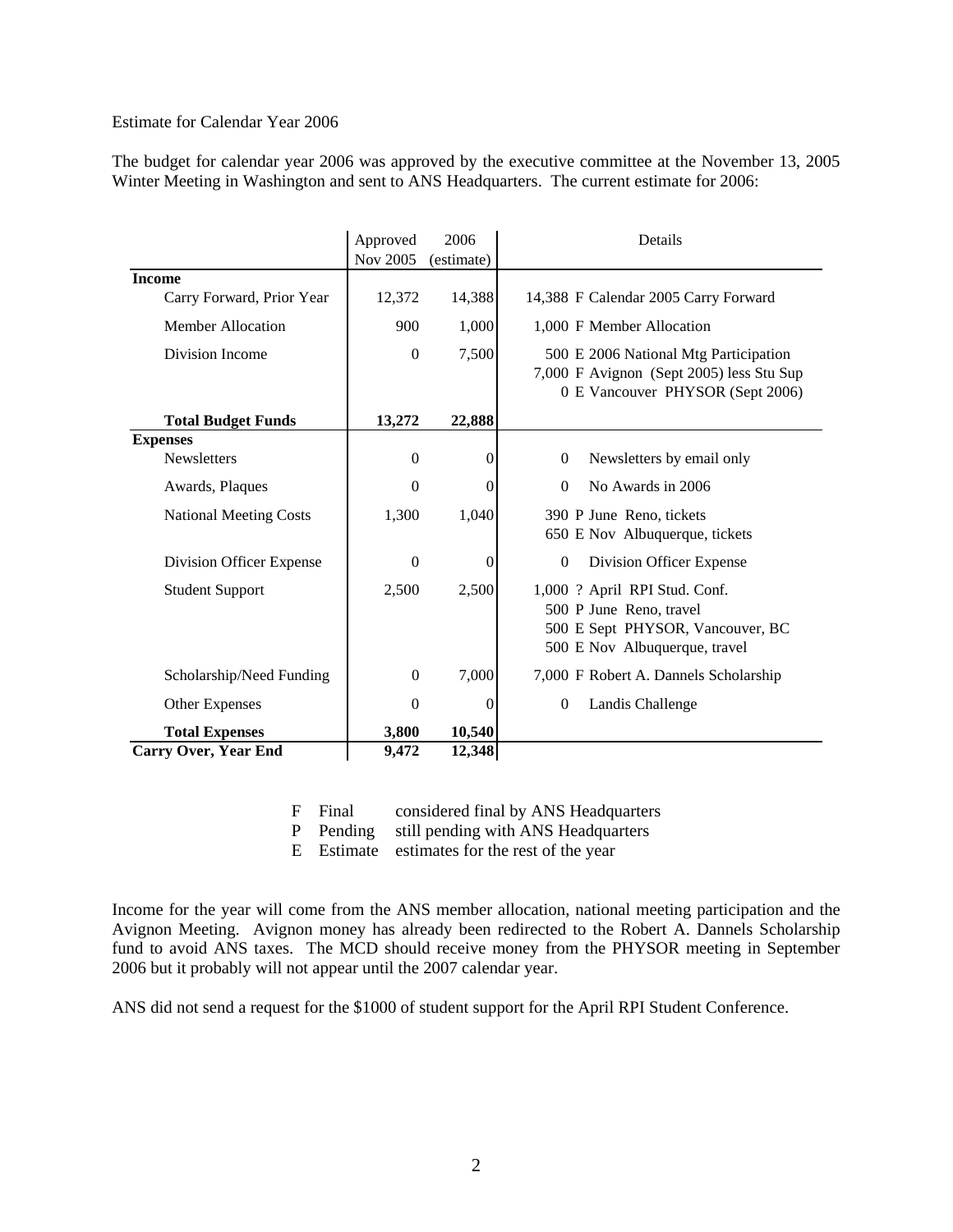# Upcoming Conferences:

|      | 2006 Sept 10-14  | PHYSOR 2006           | Vancouver, BC, Canada |
|------|------------------|-----------------------|-----------------------|
|      | 2006 Nov 12-16   | Winter Meeting        | Albuquerque, NM       |
|      | 2007 April 15-19 | $M&C + SNA 2007$      | Monterey, CA          |
| 2007 | June 24-28       | <b>Annual Meeting</b> | Boston, MA            |
|      | 2007 Nov 11-15   | Winter Meeting        | Washington, DC        |

# MCD Historical Data

|                               |                |          | Calendar Year |          |          |          |          |
|-------------------------------|----------------|----------|---------------|----------|----------|----------|----------|
|                               | 1999           | 2000     | 2001          | 2002     | 2003     | 2004     | 2005     |
| <b>Income</b>                 |                |          |               |          |          |          |          |
| Carry Forward, Prior Year     | 11,914         | 10.187   | 15,857        | 12,040   | 18,956   | 28,069   | 17,991   |
| Member Allocation             | 801            | 817      | 924           | 819      | 885      | 918      | 942      |
| Other Budget Funds            |                | 4,853    | 660           | 13,925   | 10,562   | 2,654    | 4,061    |
| <b>Total Budget Funds</b>     | 12,715         | 15,857   | 17.441        | 26,784   | 30,403   | 31,641   | 22,994   |
| <b>Expenses</b>               |                |          |               |          |          |          |          |
| <b>Newsletters</b>            | $\overline{0}$ | 0        | 66            | $\theta$ | 8        | $\theta$ | $\Omega$ |
| Awards, Plaques               | 881            | 0        | 835           | $\Omega$ | 101      | $\theta$ | 1,521    |
| <b>National Meeting Costs</b> | $\theta$       | 0        | $\Omega$      | 225      | $\Omega$ | 650      | 585      |
| Division Officer Expense      | 247            | 0        | 0             | 0        | $\Omega$ | 0        | $\Omega$ |
| <b>Student Support</b>        | 550            | 0        | 1,500         | 3,800    | 1,225    | 3.000    | 3,000    |
| Scholarship/Need Funding      | 100            | 0        | $\Omega$      | 1,000    | 1,000    | 10,000   | 1,000    |
| Other Expenses                | 750            | $\theta$ | 3,000         | 2,803    | $\Omega$ | $\theta$ | 2,500    |
| <b>Total Expenses</b>         | 2,528          | 0        | 5,401         | 7,828    | 2,334    | 13,650   | 8,606    |
| <b>Carry Over, Year End</b>   | 10,187         | 15,857   | 12,040        | 18,956   | 28,069   | 17,991   | 14,388   |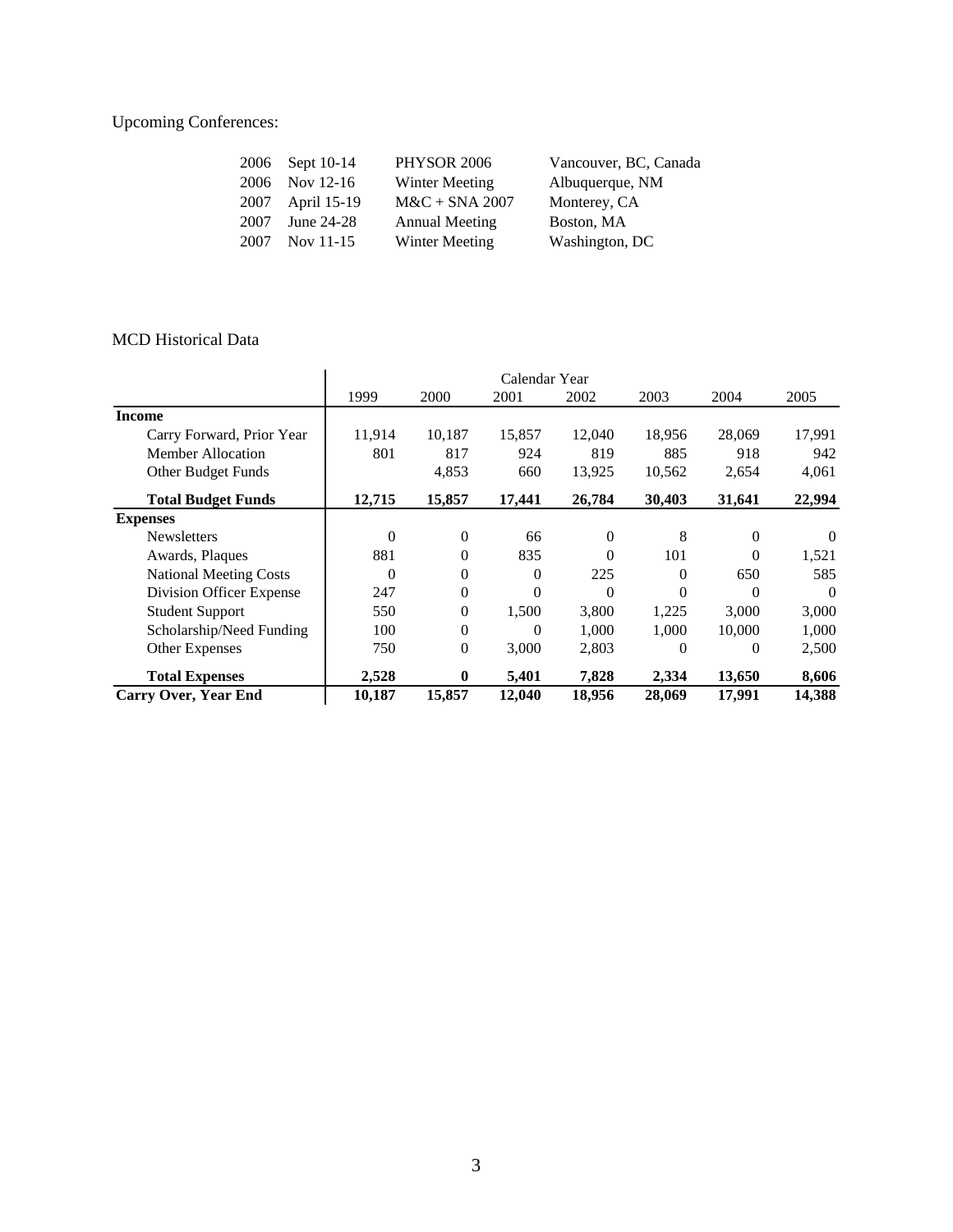#### **Terms of Membership for the MCD Honors and Awards Committee**

The MCD Honors & Awards Committee shall consist of six members, including the Chair of the committee, serving alternating terms. The term of membership shall be for three years, implying two members' terms will end each year at the conclusion of the summer national ANS meeting. A member's appointment may be renewed for one additional term, implying a maximum of six years serving on the committee.

Vacancies on the MCD Honors & Awards Committee shall be filled by appointment by the current Chair of the MCD with consultation of the Chair of the MCD Honors and Awards Committee. When unscheduled vacancies on the MCD Honors and Awards Committee occur, the current Chair of MCD shall appoint a new committee member to complete the term associated with the vacant membership. If this term is less than or equal to one year, this time shall not count towards the maximum of serving six years on the committee.

The Chair of the MCD Honors and Awards Committee shall be appointed by the current Chair of the MCD. The Chair of the MCD Honors and Awards Committee will first have served as a member of this committee for a minimum of one year immediately prior to appointment. The initial term of the Chair shall be for two years, with the option of reappointment for an additional one year by the current Chair of the MCD up to the time that the maximum term for membership of the MCD Honors & Award Committee occurs.

Three or more of the members, including the Chair, of the MCD Honors and Awards Committee shall hold Fellow membership grade in the ANS.

To phase into this new staggered term structure, the Chair of the MCD shall review the current MCD Honors & Awards Committee membership, discuss with current members their desire to continue service on the committee and for how long, and then indicate for each current member how many years of additional service on the committee they will serve.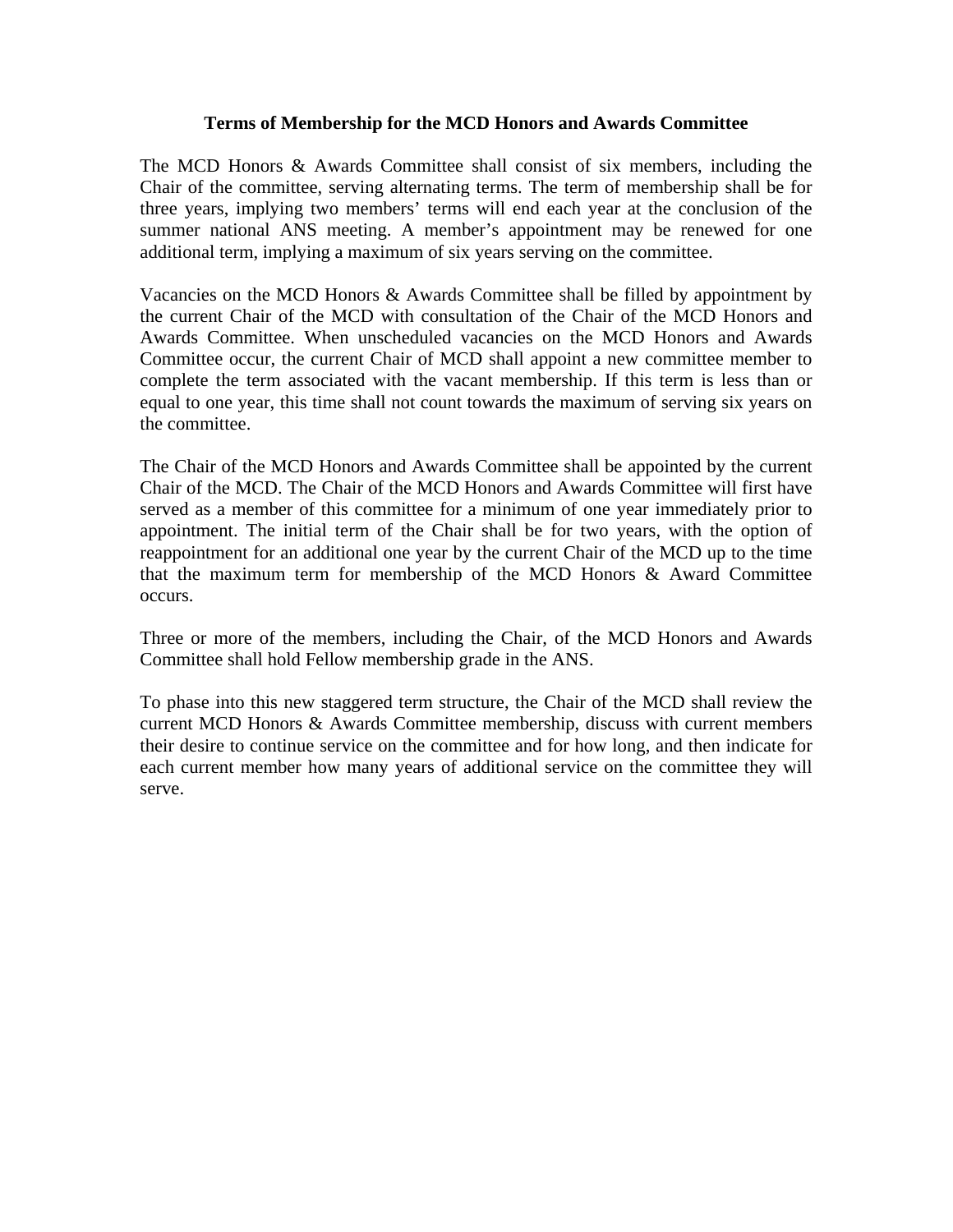

2006 Elected Officers **Mathematics & Computation Division** 

**Chair**  William R. Martin

# **Vice Chair**

Tom Sutton

**Secretary** Arzu Alpan

**Treasurer** Michael S. McKinley

# **Executive Committee**

Jean Ragusa Thomas Brunner Sara Pozzi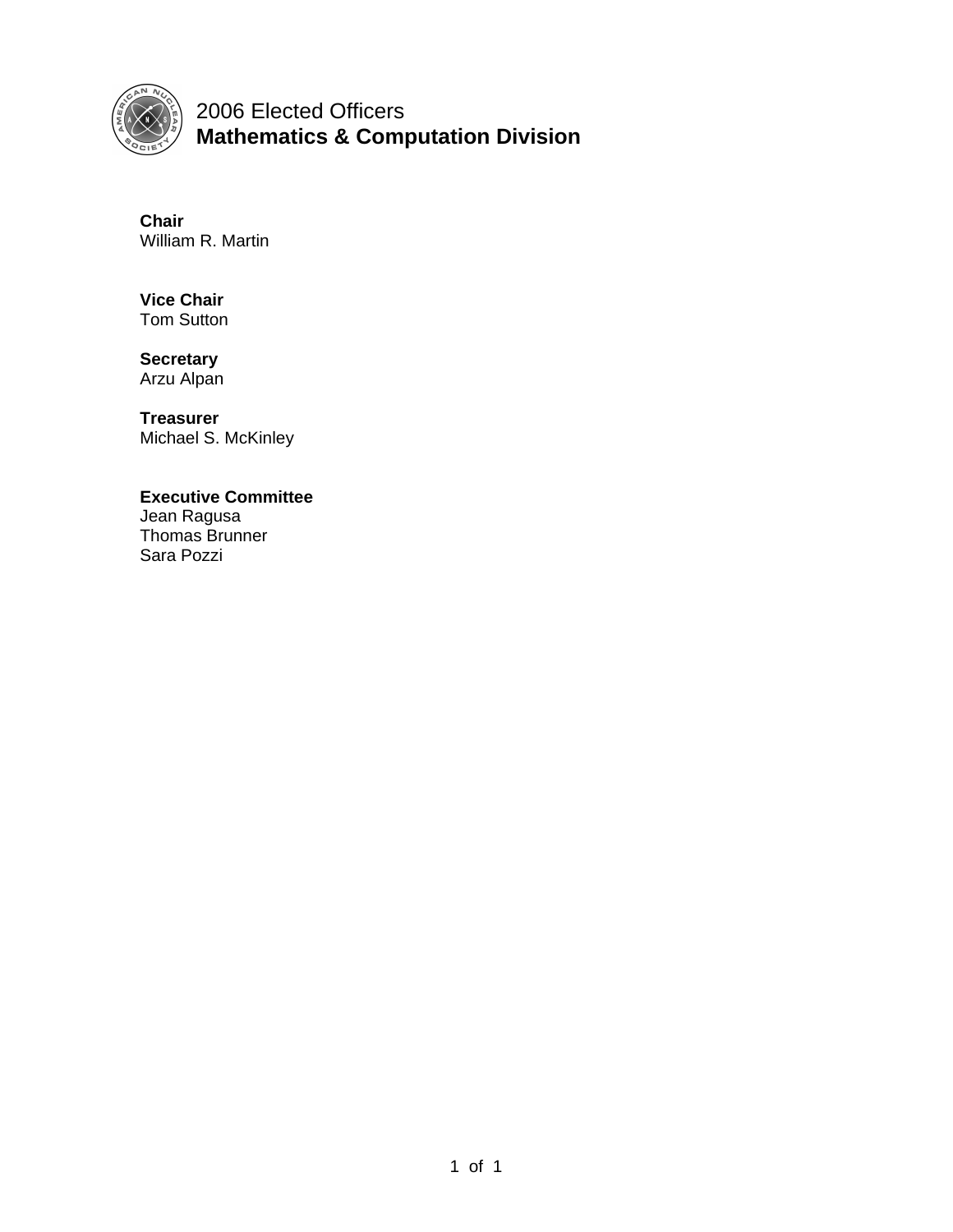# **Computational Medical Physics Working Group (CMPWG) Meeting Minutes Reno Hilton Hotel, Reno, NV Meeting Room: Ruby 1 June 5, 2006**

The CMPWG met at the American Nuclear Society (ANS) Annual Meeting in Reno, NV, at the Reno Hilton Hotel, Ruby 1 Meeting Room, on Monday, June 5 2006, from 11:30 am to 12:20 pm.

## **Attendees**

| <b>Name</b>             | <b>Affiliation</b>         | <b>E-mail Address</b>     |
|-------------------------|----------------------------|---------------------------|
| Sukesh Aghara           | Prairie View A&M Univ.     | skaghara@pvamu.edu        |
| Arzu Alpan              | Westinghouse               | alpanfa@westinghouse.com  |
| Richard S. Amato        | Bechtel Bettis Inc.        | amators@bettis.gov        |
| Sunita R. Boddu         | Univ. of Missouri-Columbia | srbttc@mizzou.edu         |
| Jeff Favorite           | LANL                       | fave@lanl.gov             |
| Veera Rajesh Gutti      | Univ. of Missouri-Columbia | vrgwbc@mizzou.edu         |
| Donald Hoffmann         | <b>Excel Services</b>      | donaldh@excelservices.com |
| Eric N. Jones           | TransWare Enterprises Inc  | enjones@transware.net     |
| <b>Bernie Kirk</b>      | <b>ORNL</b>                | kirkbl@ornl.gov           |
| Jennifer Manneschmidt   | <b>ORNL</b>                | jib@ornl.gov              |
| David Nigg              | <b>INEL</b>                | dwn@inel.gov              |
| Geethpriya Palaniswaamy | Univ. of Missouri-Columbia | gp5p5@mizzou.edu          |
| Douglas E. Peplow       | <b>ORNL</b>                | peplowde@ornl.gov         |
| Anil K. Prinja          | U. of New Mexico           | prinja@unm.edu            |
| Farzad Rahnema          | Georgia Tech               | farzad@gatech.edu         |
| Ken Van Riper           | <b>White Rock Science</b>  | kvr@rt66.com              |
| Sridhar Yaddanapudi     | Univ. of Missouri-Columbia | sridhar.y@gmail.com       |

#### **Call-to-Order and Introduction of Members/Guests**

Bernadette Kirk opened the meeting at 11:30 am representing the chair, Ali Haghighat. The agenda for the meeting was passed around. The attendees introduced themselves.

Donald Hoffman stated that the CMPWG is now a formal entity recognized within ANS.

Bernadette Kirk pointed out that the Biology & Medicine Division (BMD) was invited for this meeting; however there was no attendance from BMD.

# Program Committee/Program Chair

Bernadette Kirk asked for volunteers for the program committee and program chair. Farzad Rahnema suggested that an e-mail could be sent to the group asking for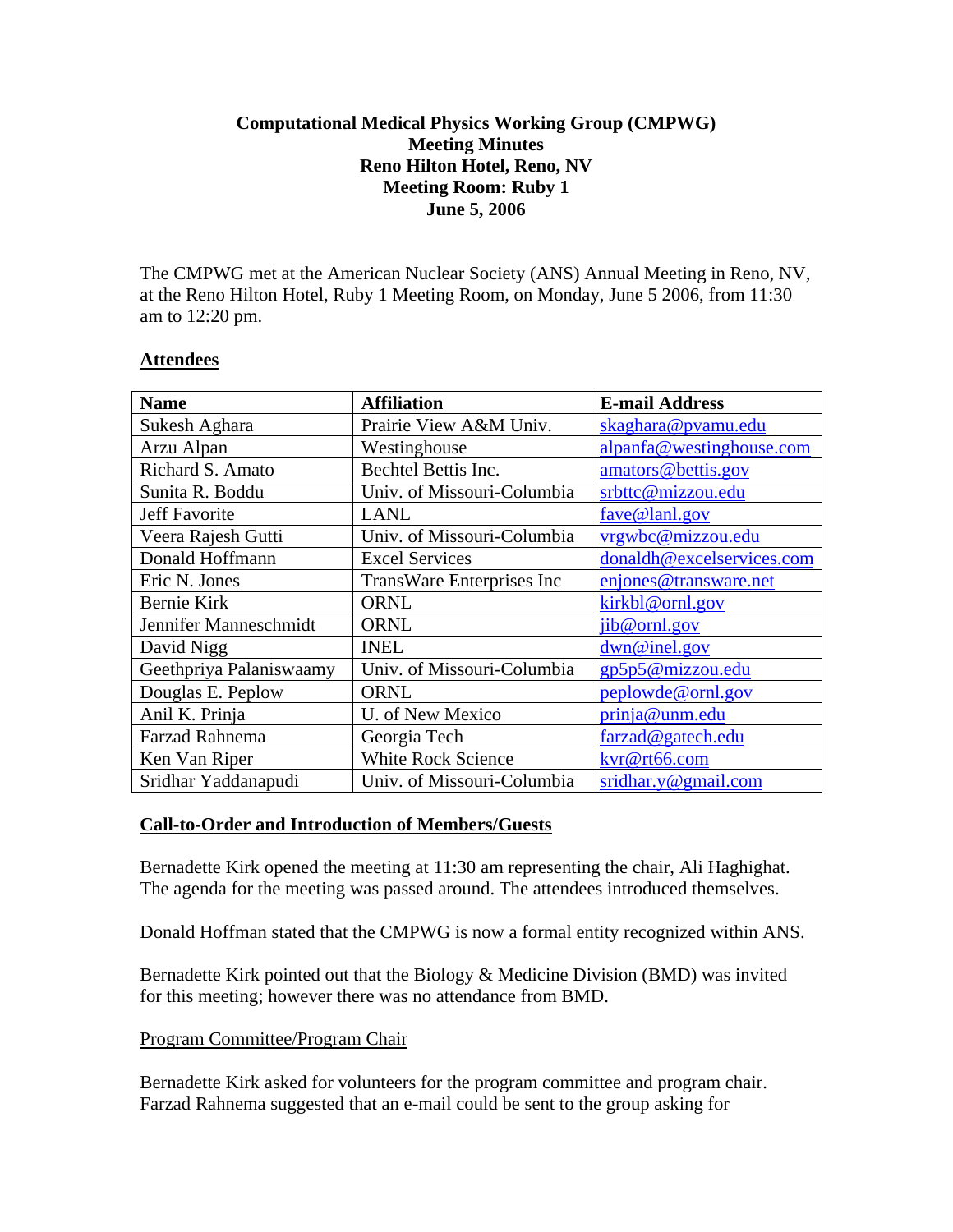volunteers. The suggestion was agreed on. Bernadette Kirk added that we need to bring up to Mathematics & Computation Division (MCD) and BMD that we need a program chair.

# **Workshop Report**

Bernadette Kirk reported that CMPWG had a successful workshop at Oak Ridge in October 26, 2005 and that the proceedings were in its final stage. She added that the proceeding has an ORNL technical report number (ORNL/TM-2006/7). Copies of the report are available in PDF and can be mailed upon request. Requests should be sent to [riceaf@ornl.gov.](mailto:riceaf@ornl.gov)

The second CMPWG workshop will be held at the University of Florida in October 2007, hosted by Ali Haghighat. The workshop will be at least for 1 day or possibly 2. The workshop will have international exposure. European colleagues will be coming to the workshop and possibly Japanese.

## **Technical Sessions at ANS Meetings and Topicals**

Bernadette Kirk stated that the Radiation Protection and Shielding Division (RPSD) is very supportive of our efforts. RPSD agreed to let us have sessions in their Topical Meeting in Carlsbad, NM (April 2-6, 2006).

Bernadette Kirk reported that at the 2006 ANS Winter Meeting in Albuquerque, NM (Nov. 12-16, 2006), we will have a special session titled "Deterministic Methods in Health Related Applications". David Nigg will possibly be the chair. The next big meeting is the M&C + SNA 2007: Joint International Topical Meeting on Mathematics  $\&$ Computations and Supercomputing in Nuclear Applications, in Monterey, CA. Call for papers for this meeting is out. Bernadette Kirk pointed out that we need to have sessions in this meeting as well. She welcomed suggestions for special sessions and added that the BMD and MCD will be shown as sponsors in these sessions.

Bernadette Kirk noted that the CMPWG acts like a technical group. We can not have topical meetings however can have topical meetings within ANS meetings. Therefore we should aim to have meetings in every ANS National Meeting. The next ANS National Meeting after the 2006 ANS Winter Meeting in Albuquerque, NM is the 2007 ANS Annual Meeting in Boston, MA and summaries for sessions are now being submitted for this meeting. Bernadette Kirk asked Sukesh Aghara to take lead on sending a special session summary for the meeting in Boston, MA. David Nigg proposed the following session topic, which was agreed on by the attendees: "Practical Issues and Challenges in Clinical Computational Medical Physics". Bernadette Kirk summarized by saying that we will be having sessions in the 2006 ANS Winter Meeting in Albuqurque, NM,  $M\&C +$ SNA 2007 Meeting in Monterey, CA and the 2007 ANS Annual Meeting in Boston, MA. She added that we will discuss future meetings later.